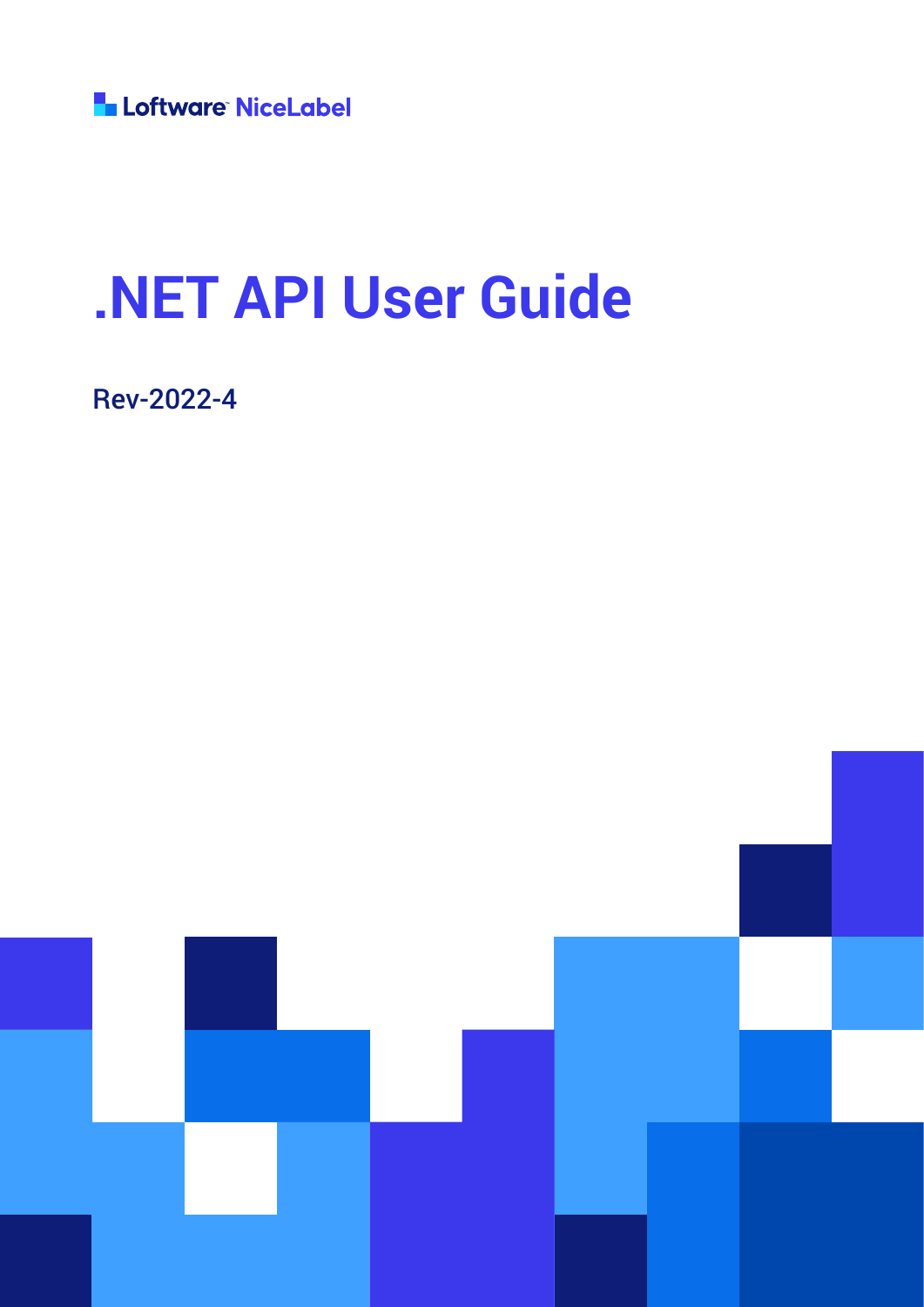## **Table of Contents**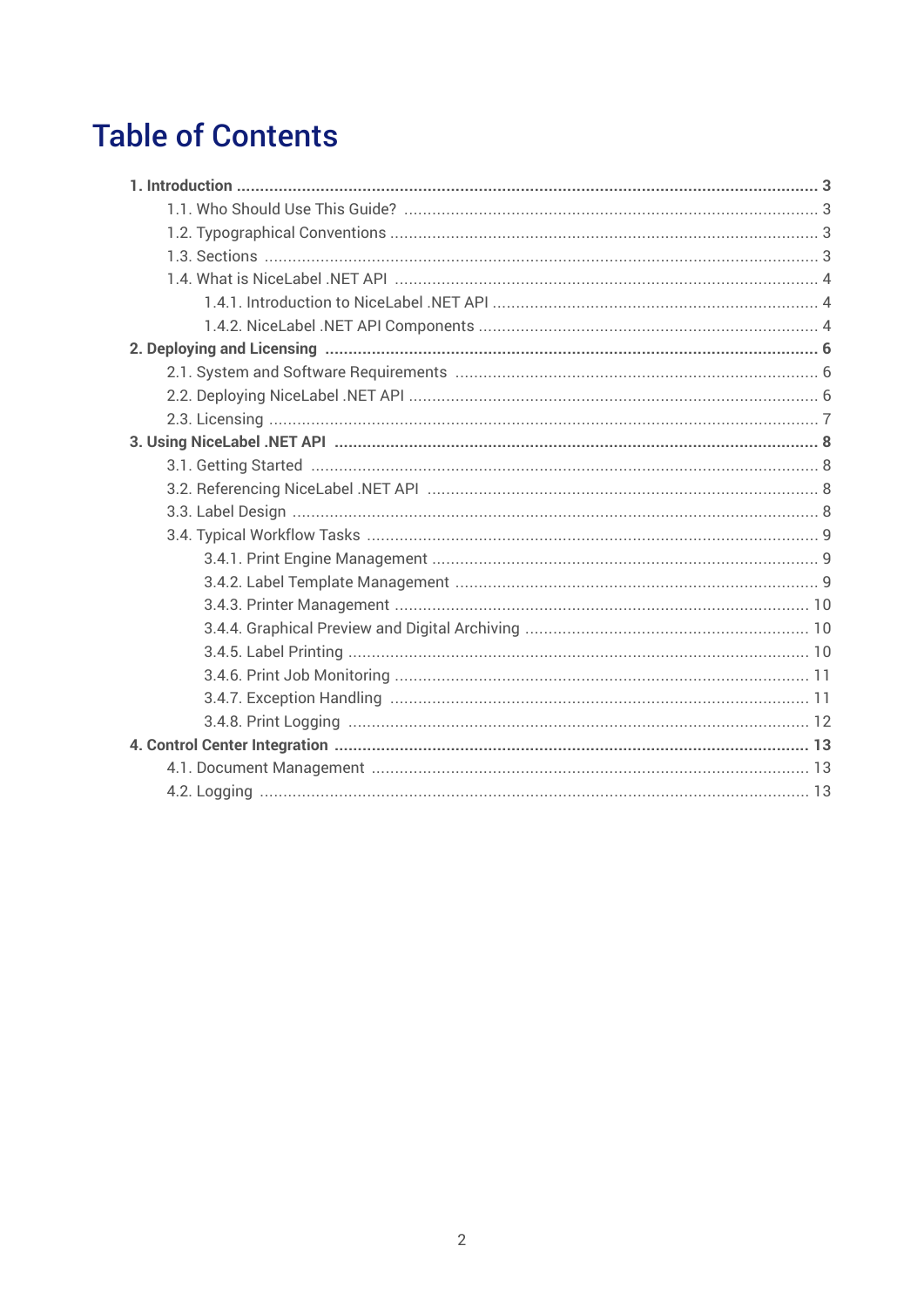## <span id="page-2-0"></span>1. Introduction

## 1.1. Who Should Use This Guide?

This guide is intended for software developers who want to programmatically integrate printing of NiceLabel label templates into their own application. While such approach allows seamless integration into third party applications, it requires understanding of .NET Framework technologies and object oriented programming techniques. You will also need experience with C# programming language and Visual Studio to understand and use the sample applications. For easier non-programmable printing integration, consider using NiceLabel Automation integration module instead.

## 1.2. Typographical Conventions

Class names are displayed as Consola.Font.Red.

File names and properties are written as **filename.ext**.



Points of special consideration appear with green backgrounds.

## 1.3. Sections

**NOTE**

This guide is organized into the following sections:

- **What is NiceLabel .NET API?** Presents an overview of the NiceLabel .NET API.
- **Deploying and licensing.** Describes the installation and licensing process to ensure all resources are available for integration.
- **Using NiceLabel .NET API.** Best practices and suggestions for working with the NiceLabel Print Engine.
- **Control Center Integration.** Instructions on how to integrate with Control Center management module for document management and print history logging.
- **Technical Support.** Where to go for additional assistance.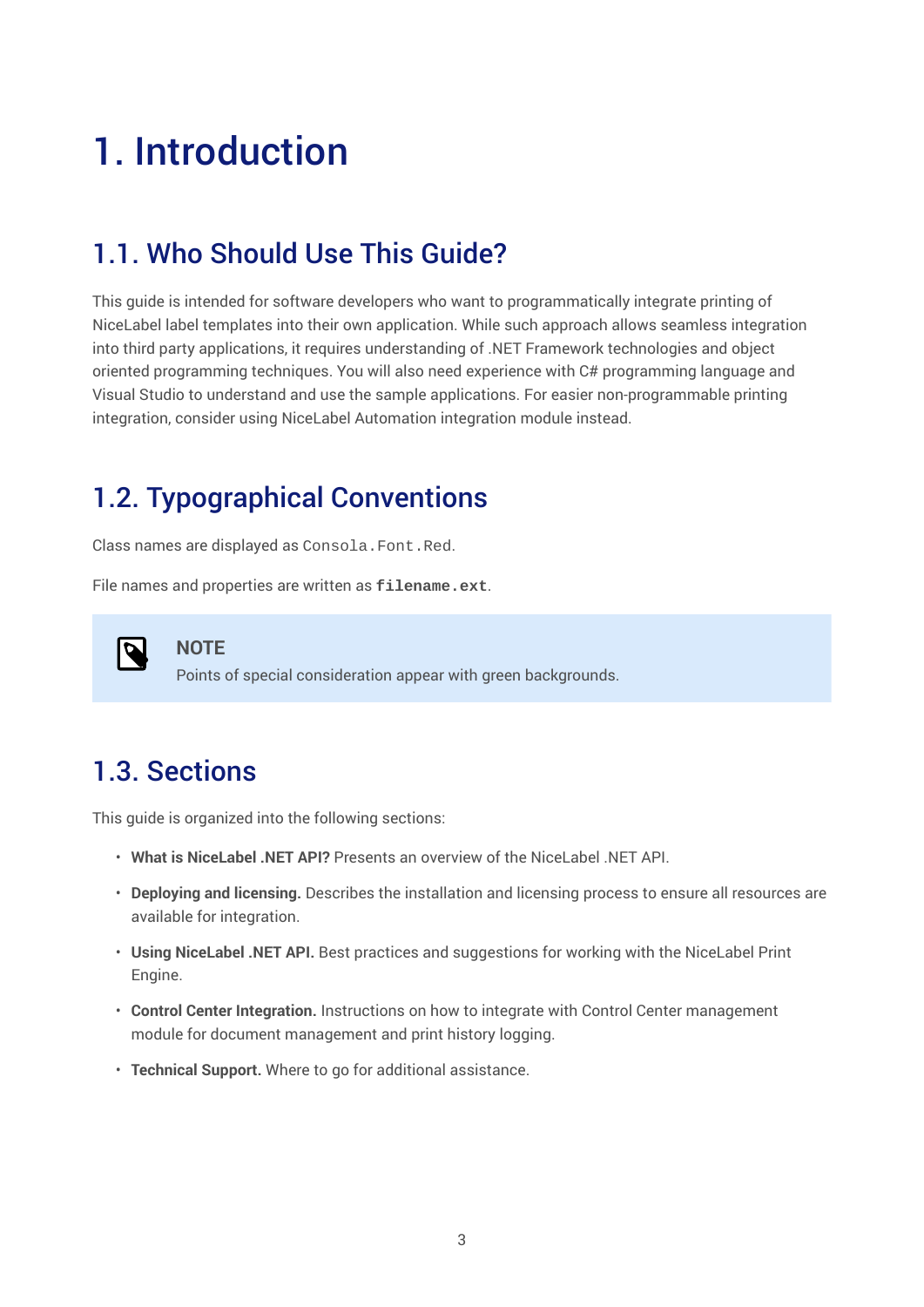## <span id="page-3-0"></span>1.4. What is Nicel abel NFT API

#### 1.4.1. Introduction to NiceLabel, NFT API

NiceLabel .NET API is .NET Framework based library that enables software developers to seamlessly print NiceLabel label templates and interact with NiceLabel management module.

NiceLabel Print Engine is a rendering engine that is packaged as part of the NiceLabel .NET API. It can be the basis for a variety of products for previewing and printing NiceLabel label templates at different stages of the professional print workflow. NiceLabel Print Engine is designed to deliver reliable high-speed printing of labels and documents.

NiceLabel .NET API is built on Microsoft .NET Framework and is the preferred choice for developers of .NET applications. It enables users to quickly add full-featured professional label printing capability to their own applications.

NiceLabel Print Engine was designed from ground up with modern multi-core processors in mind. It comes with multi-threading support out of the box to easily deliver the best possible performance on any hardware.

#### 1.4.2. NiceLabel .NET API Components

NiceLabel .NET API Libraries are installed along with the NiceLabel product that you install on each printing client.

You have to install the NiceLabel .NET API Libraries on each printing client. For more information see [Deploying and Licensing](#page-5-0).

The NiceLabel .NET API includes:

- **NiceLabel .NET API Libraries.** A set of managed .NET assemblies that your application will refer to. These assemblies include NiceLabel Print Engine that will be used to interface with label templates and manage print jobs.
- **NiceLabel .NET APIInstallation and Deployment Guide.** This document.
- **NiceLabel .NET API Programming Reference.** Contains information about the entire NiceLabel.SDK namespace. See the file **SDK Reference.chm**.
- **NiceLabel Printer Drivers.** NiceLabel has developed printer drivers for more than 4000 different printer models. We recommend using our native printer drivers so you can benefit from the optimized print streams. For a complete list of downloadable drivers, please visit [https://](https://www.nicelabel.com/downloads/printer-drivers) [www.nicelabel.com/downloads/printer-drivers](https://www.nicelabel.com/downloads/printer-drivers).
- NiceLabel .NET API **samples.** A set of sample applications that will help you get started and demonstrate capabilities of the API. Each Visual Studio project demonstrates how to utilize a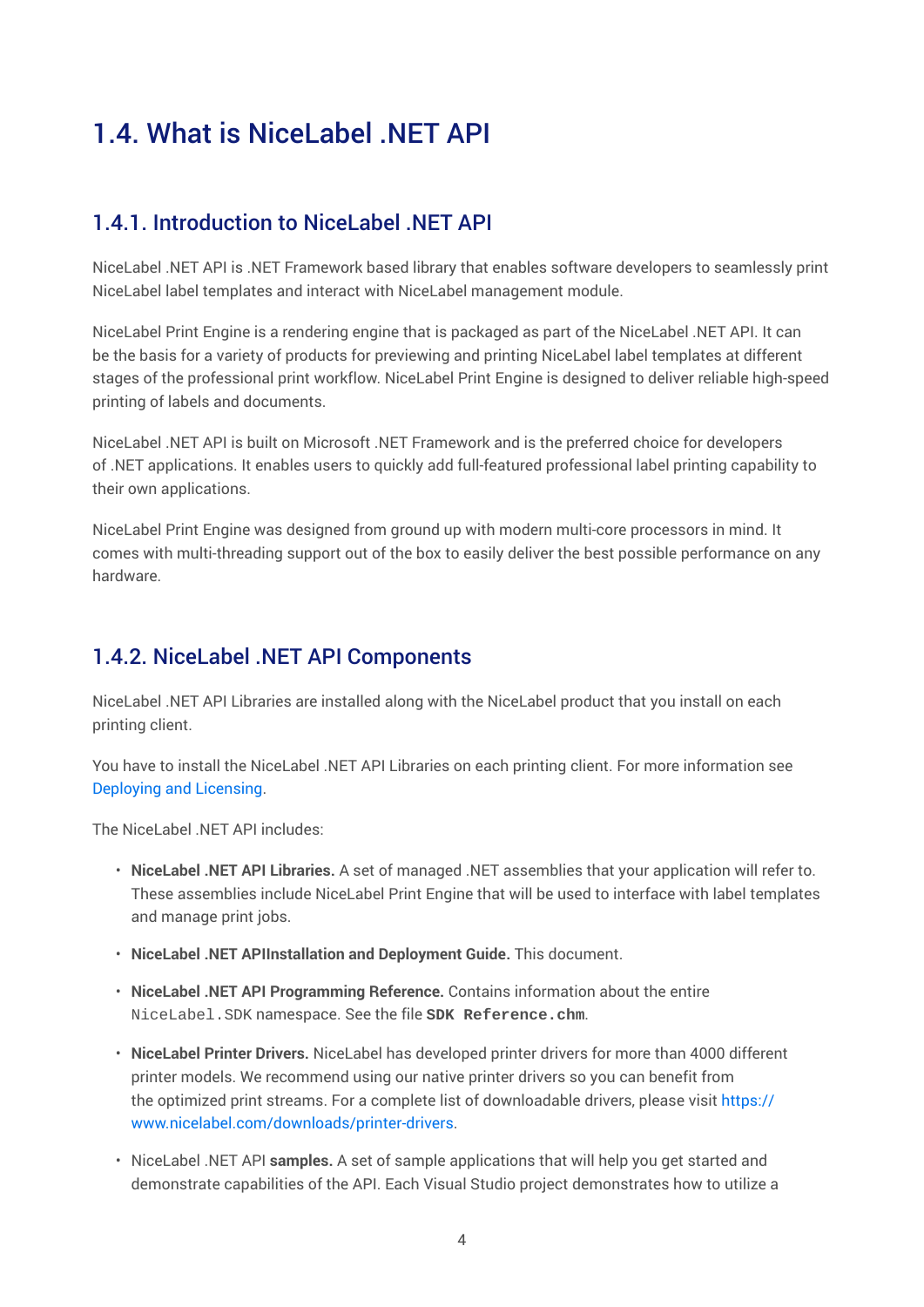specific feature of the NiceLabel .NET API. Please refer to the **ReadMe.txt** file included with each project as well as the inline code comments for specific details.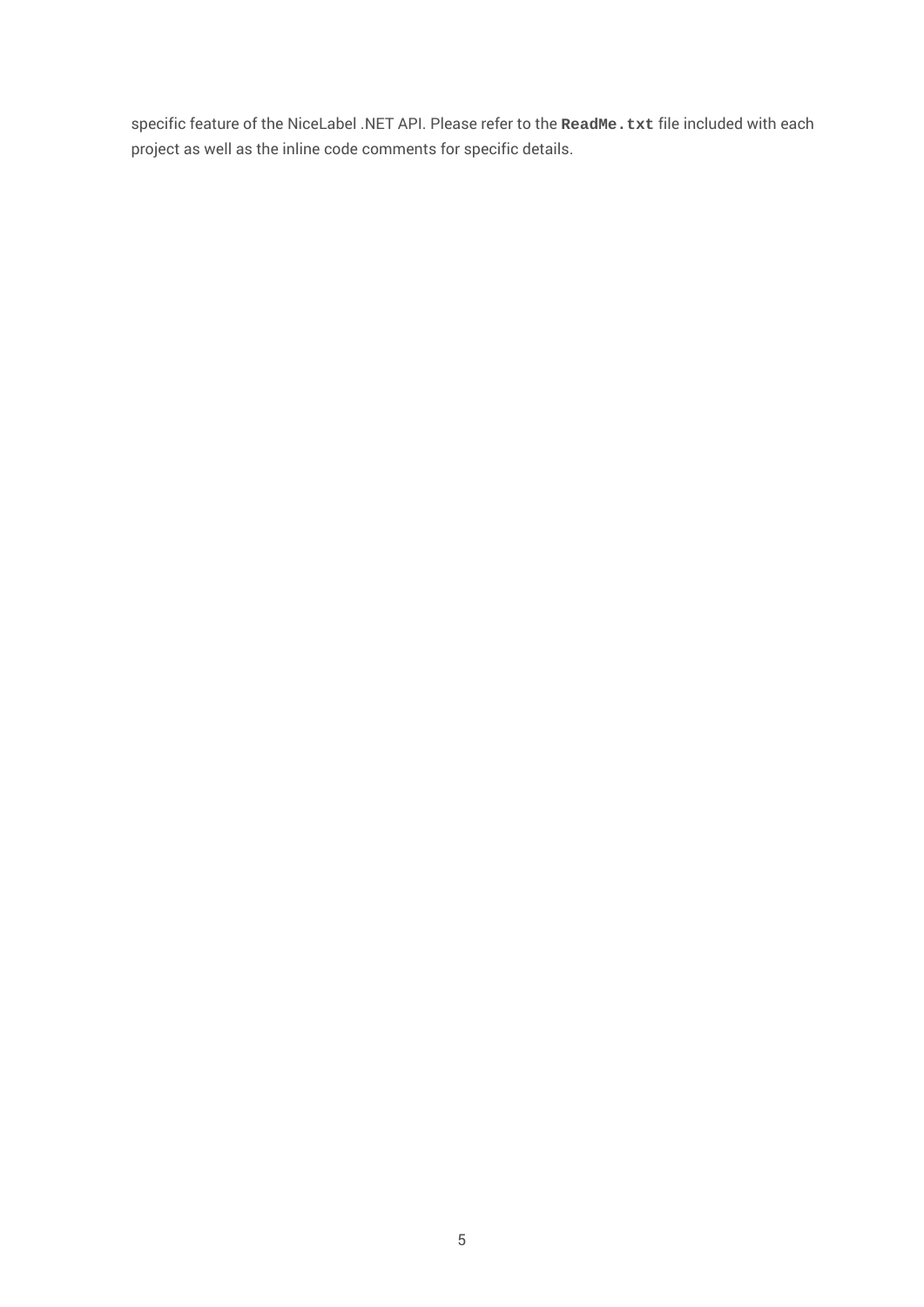## <span id="page-5-0"></span>2. Deploying and Licensing

### 2.1. System and Software Requirements

In order to successfully implement NiceLabel .NET API, your infrastructure needs to fulfill the system requirements. To install and run this product, you need at least a minimum supported configuration.

Please consult general [NiceLabel System Requirements.](https://help.nicelabel.com/hc/articles/4406065208593) To develop your application you will need a development environment that can be used with .NET Framework 4.5 such as Microsoft Visual Studio 2012 or newer.

## 2.2. Deploying NiceLabel .NET API

The NiceLabel .NET API installation package installs the following:

- **SDKFiles folder.** This folder contains the following.
- **Subfolders with DEMO/Sample applications.** These folders include C# sample applications (in source code). They reference the files from *SDKFiles* folder. Project files can be opened, compiled and executed. Each folder includes also a short description about the project.
- **SDK Reference.chm.** The NiceLabel .NET API help file.

When you download NiceLabel .NET API ZIP file from the web, make sure to first unblock it. If you do not unblock it, Windows will treat the content of ZIP file as untrusted and you might see the load errors such as "Cannot load assembly. Error details: System.IO.FileLoadException", when you load NiceLabel .NET API files in your applications. Right-click the ZIP file and click Unblock button.

Use the universal NiceLabel installer to install NiceLabel .NET API on the client computer. The API libraries are installed as part of Print components.

| NiceLabel 10 Setup                                                                                                                                                                                                             |                                                              |             |             |        | $\times$ |
|--------------------------------------------------------------------------------------------------------------------------------------------------------------------------------------------------------------------------------|--------------------------------------------------------------|-------------|-------------|--------|----------|
|                                                                                                                                                                                                                                | Select modules you wish to install                           |             |             |        |          |
| $\sqrt{}$ Designer<br>Print                                                                                                                                                                                                    | <b>Contract Contract Contract</b>                            |             |             |        |          |
| $\sqrt{ }$ Automation                                                                                                                                                                                                          |                                                              |             |             |        |          |
| Part of Automation runs as Windows service. To experience the full potential of<br>Automation, run it under your local user or domain user account. This gives you unlimited<br>access to shared network folders and printers. |                                                              |             |             |        |          |
|                                                                                                                                                                                                                                | If Log in using local user or domain user credential         |             |             |        |          |
| Username:                                                                                                                                                                                                                      | GALAXY\janezp                                                |             |             |        |          |
| Password:                                                                                                                                                                                                                      |                                                              |             |             |        |          |
|                                                                                                                                                                                                                                | ◯ Run Automation with limitations under Local System Account |             |             |        |          |
|                                                                                                                                                                                                                                |                                                              | <b>Back</b> | <b>Next</b> | Cancel |          |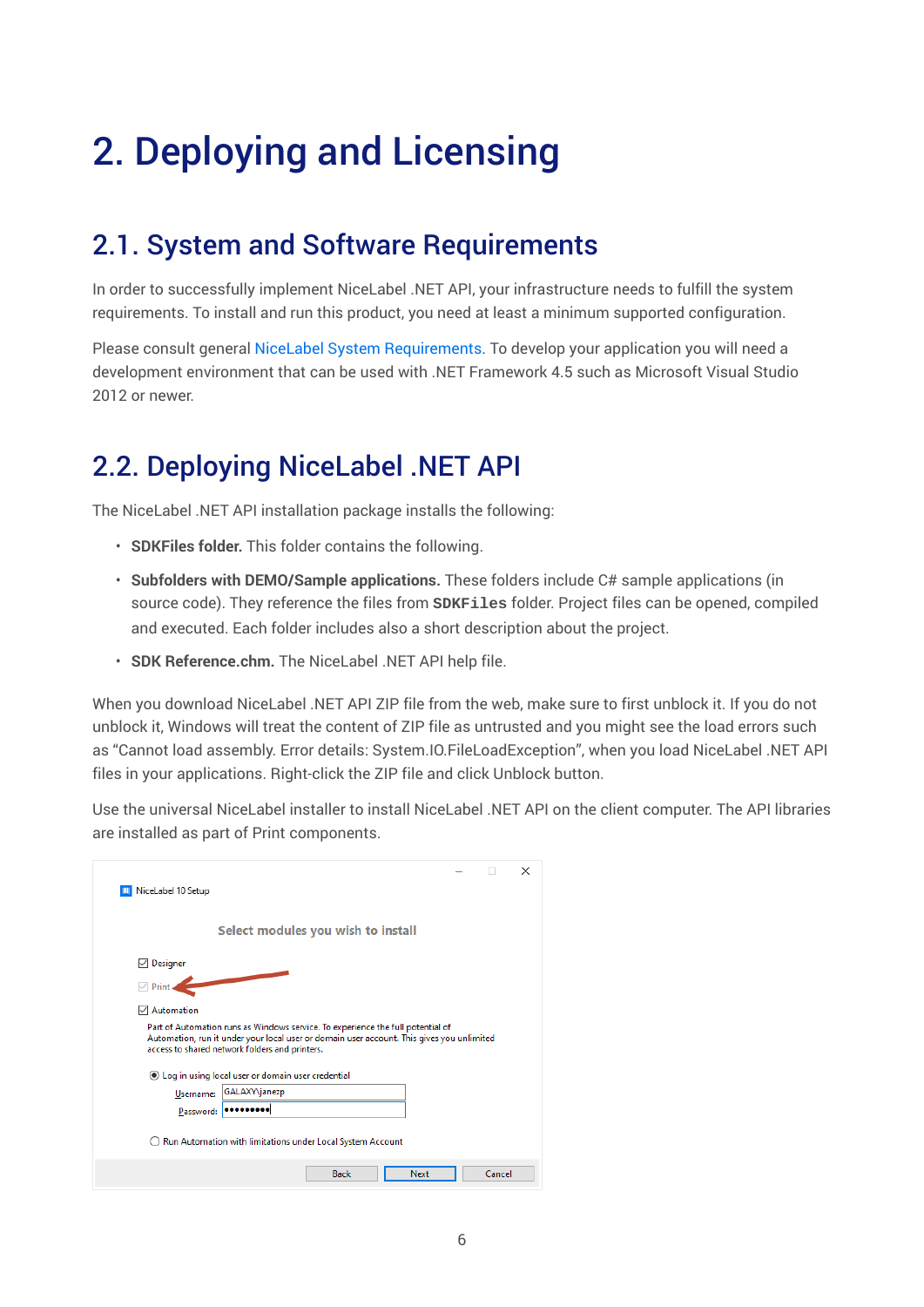<span id="page-6-0"></span>Additionally, NiceLabel LMS users can also connect to NiceLabel Control Center to use files in the Document Storage and to collect the history of printing events. For more information, see the topic [Control Center Integration.](#page-12-0)

If you are using NiceLabel Cloud, you can start using your NiceLabel .NET API after you install and sign in your NiceLabel Print client to the NiceLabel Cloud:

- 1. Open NiceLabel Print.
- 2. Go to File > About.
- 3. Under Account, click Sign in.
	- The Connect to NiceLabel Cloud window appears.
- 4. Type in the name of the NiceLabel Cloud server you are connecting to and click Connect.
- 5. The Sign in to your NiceLabel Cloud window appears. Sign in using your Microsoft or Google Account.

If you are using NiceLabel .NET API in combination with NiceLabel Print that you activate in your Control Center, you can also:

- Pre-configure activation settings using the product.config configuration file. This allows you to perform standardized repeated installations in your labeling environment. See all available preconfiguration options in [the Knowledge Base article.](https://help.nicelabel.com/hc/articles/4405121481873-Pre-configuring-NiceLabel-installation-with-product-config)
- Pre-configure the activation settings using command line interface. This way, you can make your repeated installations faster. You can find the license key definition command in [the Knowledge](https://help.nicelabel.com/hc/articles/4405114806673-NiceLabel-Install-Command-Line-Switches) [Base article.](https://help.nicelabel.com/hc/articles/4405114806673-NiceLabel-Install-Command-Line-Switches)

## 2.3. Licensing

Before you can use the NiceLabel .NET API on a workstation the license has to be activated.

To activate the license, run NiceLabel Designer or Automation after installation and follow the on-screen guidance for activation.

NiceLabel .NET API is available with PowerForms Suite, LMS Pro and LMS Enterprise editions of NiceLabel 10. Control Center integration is available only in LMS editions. Printers used with NiceLabel .NET API count in the same license quote as from other NiceLabel modules. See the document [NiceLabel 10 Licensing](https://help.nicelabel.com/hc/categories/4405139809937-Licensing-and-Activating-NiceLabel-Products) for more information on licensing.

For software vendors that develop web or cloud based products, higher volume off-the-shelf products or niche applications that use predefined label templates, NiceLabel offers a set of developer-only products which might be better suited for such processes. Contact our sales department to learn more.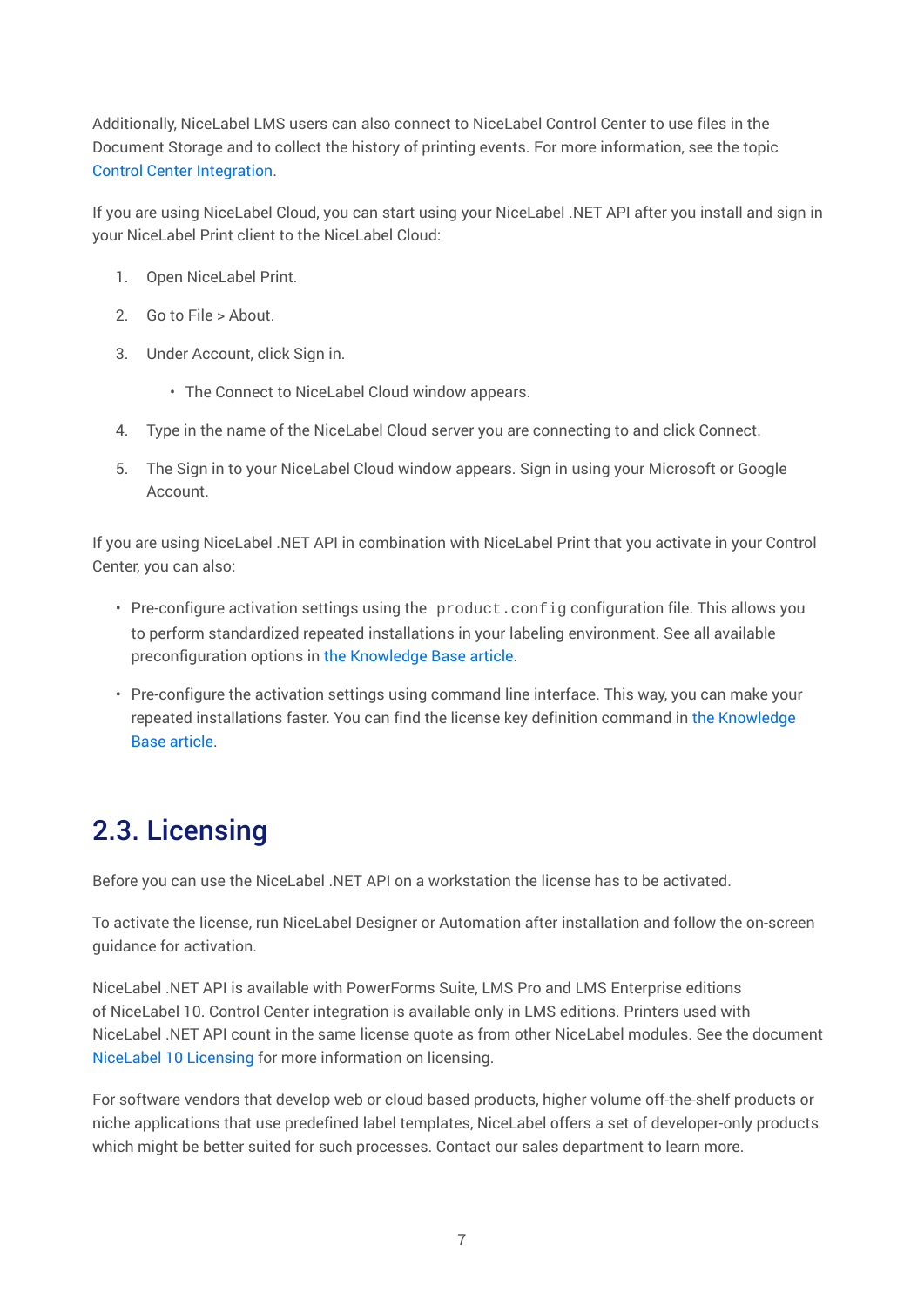## <span id="page-7-0"></span>3. Using NiceLabel .NET API

## 3.1. Getting Started

The easiest way to get started is to consult the samples NiceLabel has prepared to demonstrate various capabilities of NiceLabel .NET API.

Samples are located in the following folder:

```
c:\Users\Public\Documents\NiceLabel 10\SDK\Samples
```
The folder where you have extracted the NiceLabel .NET API ZIP file.

The sample applications have been written in C# with Visual Studio 2013. Each sample focuses on a typical task and is accompanied with a **ReadMe.txt** file and code comments which provide important notes for integrating with NiceLabel .NET API components.



**NOTE**

We recommend to start with **SimpleTestApplication** sample.

### 3.2. Referencing NiceLabel .NET API

To include the NiceLabel Print Engine in an application, you will need to create a reference to the **SDK.NET.Interface.dll** assembly.

This file can be found in the **SDKFiles** folder, where you have extracted the NiceLabel .NET API ZIP file.

It is recommended to keep the files of NiceLabel .NET API in a separate folder to your application's executable. When the reference to **SDK.NET.Interface.dll** file is made, this file may be copied to your application's bin folder.

This file can be found in the installation folder of NiceLabel which is typically:

```
c:\Program Files\NiceLabel\NiceLabel 10\bin.net
```
### 3.3. Label Design

NiceLabel .NET API components have no label design capabilities and no user interface. It is strictly a print engine which is embedded into other applications.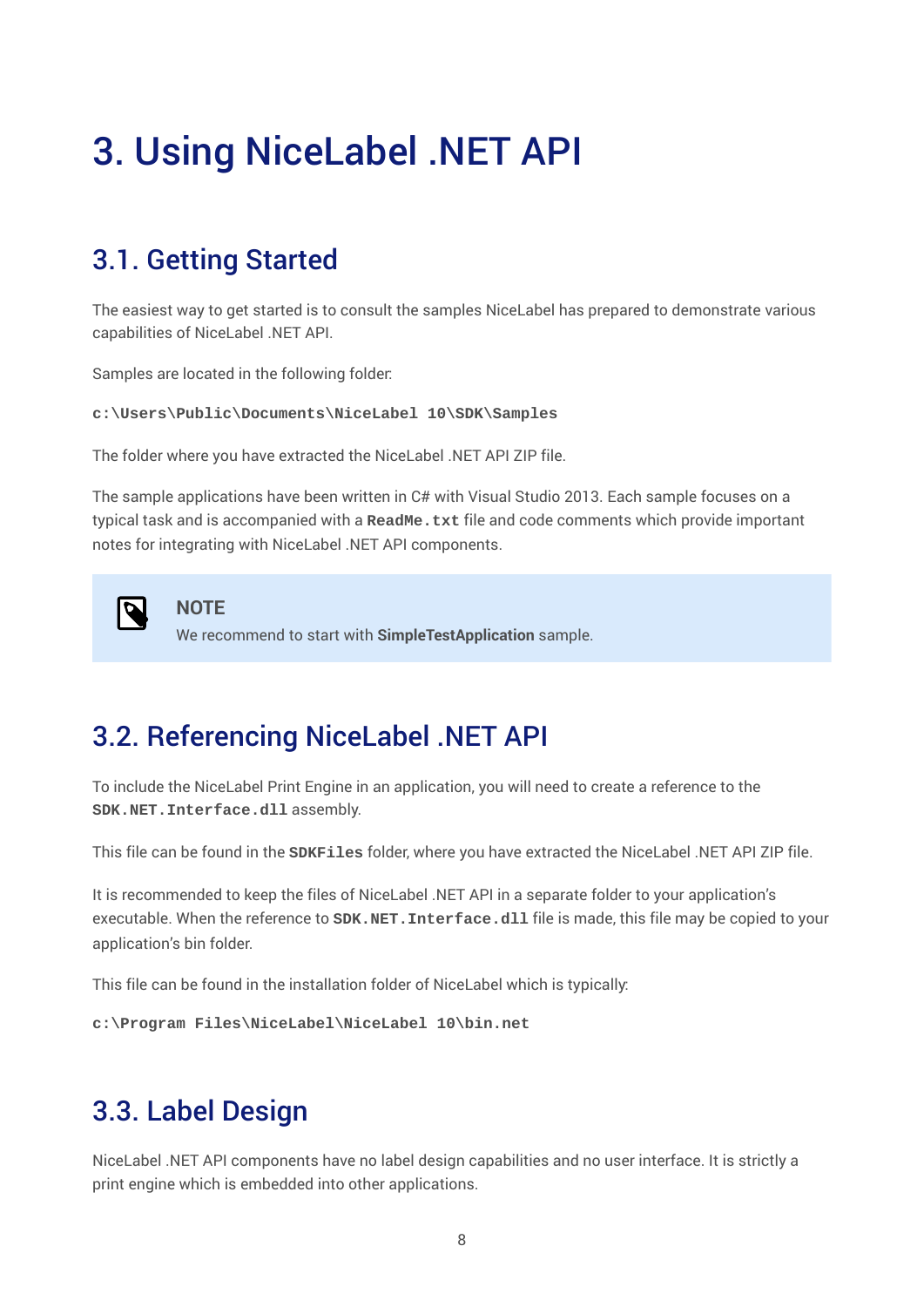<span id="page-8-0"></span>Label templates, which the NiceLabel Print Engine will use for printing, must be created in the application NiceLabel 10. This is the label design tool that you use to create graphical layout of label templates, define object properties, and variable fields.

You will use NiceLabel Designer to create your label templates, and you will use NiceLabel .NET API to merge user data, and to manage label printing.

### 3.4. Typical Workflow Tasks

#### 3.4.1. Print Engine Management

All NiceLabel .NET API features are exposed through the NiceLabel.SDK.IPrintEngine interface.

When the application refers the  $SDK.NET.D$  interface.dll assembly, it can access PrintEngineFactory static class. Before using any other properties, the application needs to set the SDKFilesPath property. This is necessary for the library to access the NiceLabel .NET API files, which can exist on different locations.

Once the location is known, the application can retrieve the IPrintEngine interface by accessing the PrintEngineFactory.PrintEngine property.

After retrieving the PrintEngine, a call to Initialize() method of the returned IPrintEngine instance needs to be done.

```
IPrintEngine printEngine = PrintEngineFactory.PrintEngine;
printEngine.Initialize();
```
Before terminating the application, Shutdown() method of the IPrintEngine instance should be called to release all resources used by the library.

#### 3.4.2. Label Template Management

Access to label template files will be crucial for all workflows. The OpenLabel() method allows your application to manage which template(s) your users will have access to. Templates can be opened from files on your client's file system or from System. IO. Stream objects for users that want to deploy them embedded in their application or maintained in a database.

Additionally, NiceLabel LMS users can use Document Storage Server for document management of label files.



#### **NOTE**

See the sample **SimpleTestApplication**.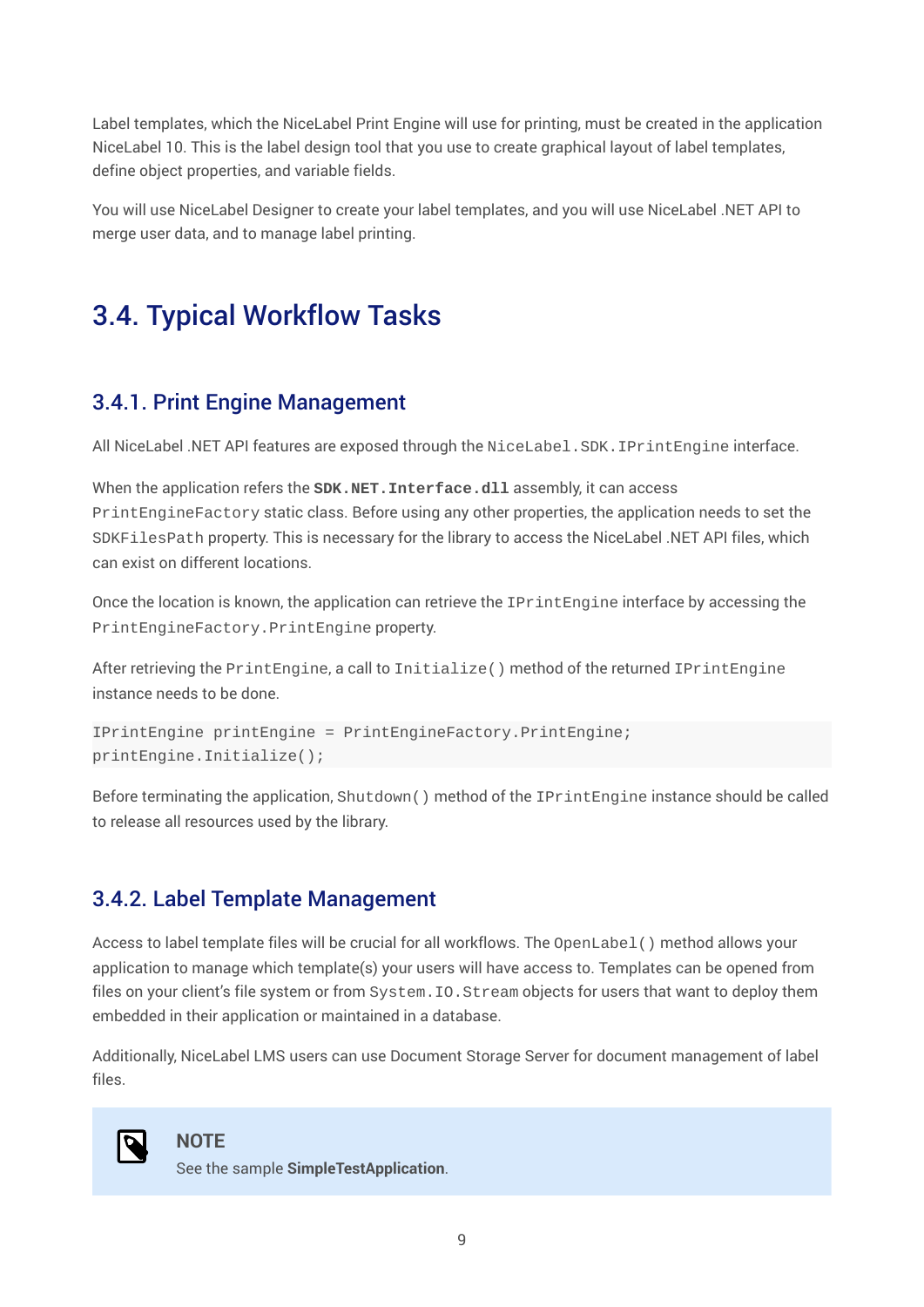#### <span id="page-9-0"></span>3.4.3. Printer Management

NiceLabel Print Engine provides a list of locally available printer drivers to your application and is provided as a convenience to reduce coding on your side.

Printer selection followings this hierarchy:

- 1. The PrinterName property is set to a valid printer name.
- 2. The printer name stored on the template is found.
- 3. The system's default printer.

**NOTE** See the sample **PrinterSelectionSample**.

#### 3.4.4. Graphical Preview and Digital Archiving

Label previews are a vital part of any print workflow system. Print production personnel as well as consumers rely on online- and hard copy previews as assurances of final job quality.

NiceLabel .NET API-based applications will use the same print engine for both previews and final output, thus ensuring that what you see is indeed what you get.

With the GetLabelPreview() method, your application can retrieve a graphical preview of the next label that will be printed. This method is very convenient for displaying a true preview so that the use can see what will be actually printed.

The PrintToGraphics() method will generate a series of images of all the labels that would be printed. This can be useful for achieving purposes or working with proof-of-concepts.



P

#### **NOTE**

See the samples **GetLabelPreviewSample** and **PrintToGraphicsSample**.

#### 3.4.5. Label Printing

NiceLabel technology allows you to print to any printer with a Windows driver. In addition, NiceLabel output provides printer commands for more than 4000 label printers allowing you to use native printer features, such as barcodes, font and counters, thus improving printing performance.

NiceLabel .NET API offers three different printing modes:

• **Synchronous Printing.** This mode maintains a connection to the print process. In this mode, the application sends data to the print process and keeps the connection to it established as long as the print process is busy. Calling the  $Print()$  method returns feedback about the print job.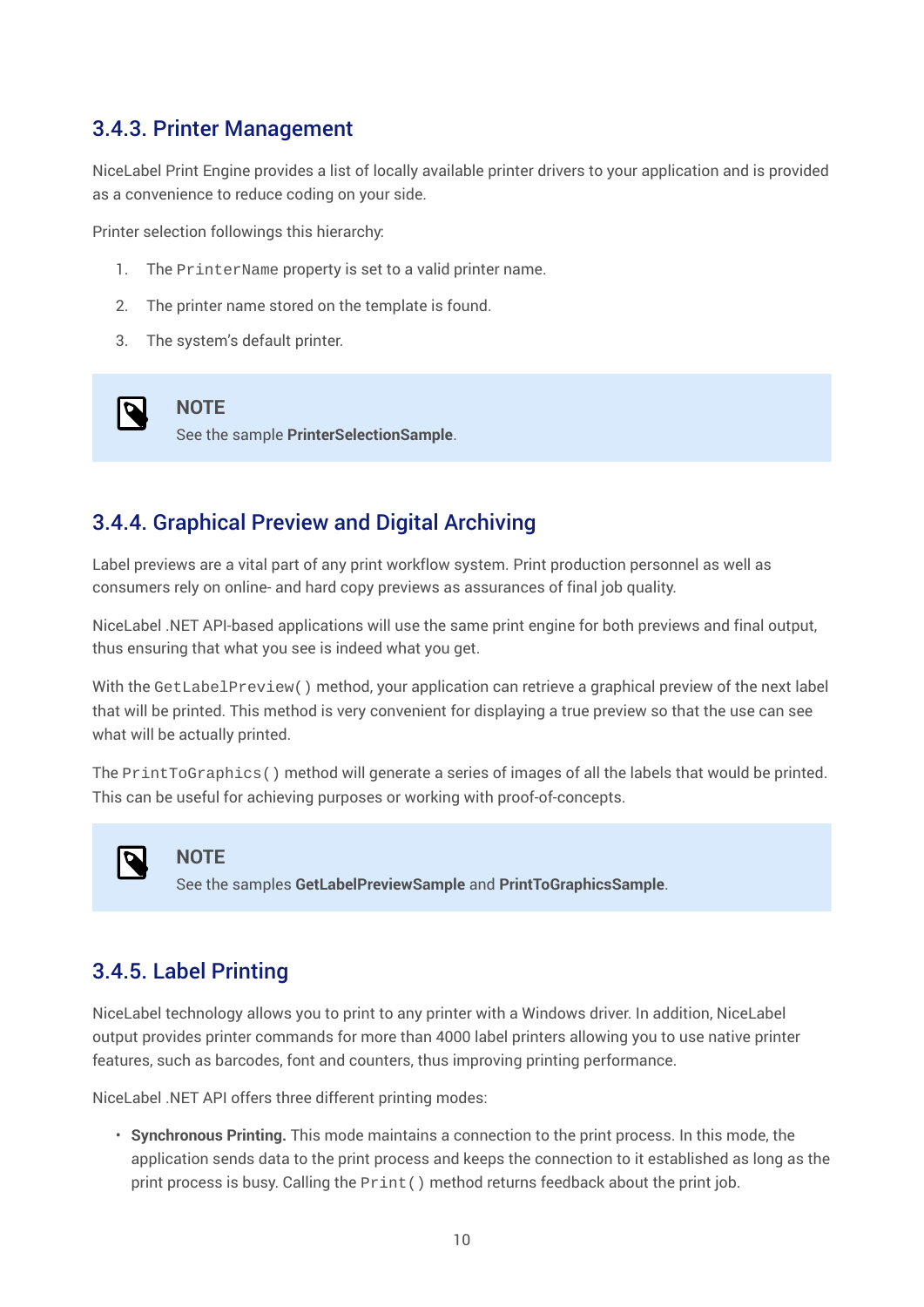- <span id="page-10-0"></span>• **Asynchronous Printing.** This mode processes the print job in its own thread. This boosts performance and increases the number of print jobs that can be processed in a time frame. When using the PrintAsync() method, the caller is notified via event handlers when print process status changes.
- **Session Printing.** NiceLabel's unique concept of session printing assures that every print job will be printed exactly as you intended. If you need to make sure that your print jobs are not interrupted when using shared printers or you need to print different labels on a single page, NiceLabel makes it easy with session print.

All labels within a single session print are sent to the printer as a single job, ensuring the correct printing order.

Each session printing includes three stages: StartSessionPrint() initializes a new printing session, SessionPrint() adds a print request to the current session and can be called multiple times, and EndSessionPrint() finalizes the current session.



#### **NOTE**

See the sample **SimpleAsyncPrintSample**.

#### 3.4.6. Print Job Monitoring

Regardless of the label printing mode you chose, NiceLabel .NET API lets you monitor the printing process through simple, event-based print job status updates. This detailed access to your printing process allows you to control and respond correctly to any situation.



#### **NOTE**

See the sample **SimpleAsyncPrintSample**.

#### 3.4.7. Exception Handling

All exceptions from the NiceLabel Print Engine will be of type SDKException. This class contains detailed information about errors that might be encountered.



#### **NOTE**

See the sample **ExceptionHandlingSample**.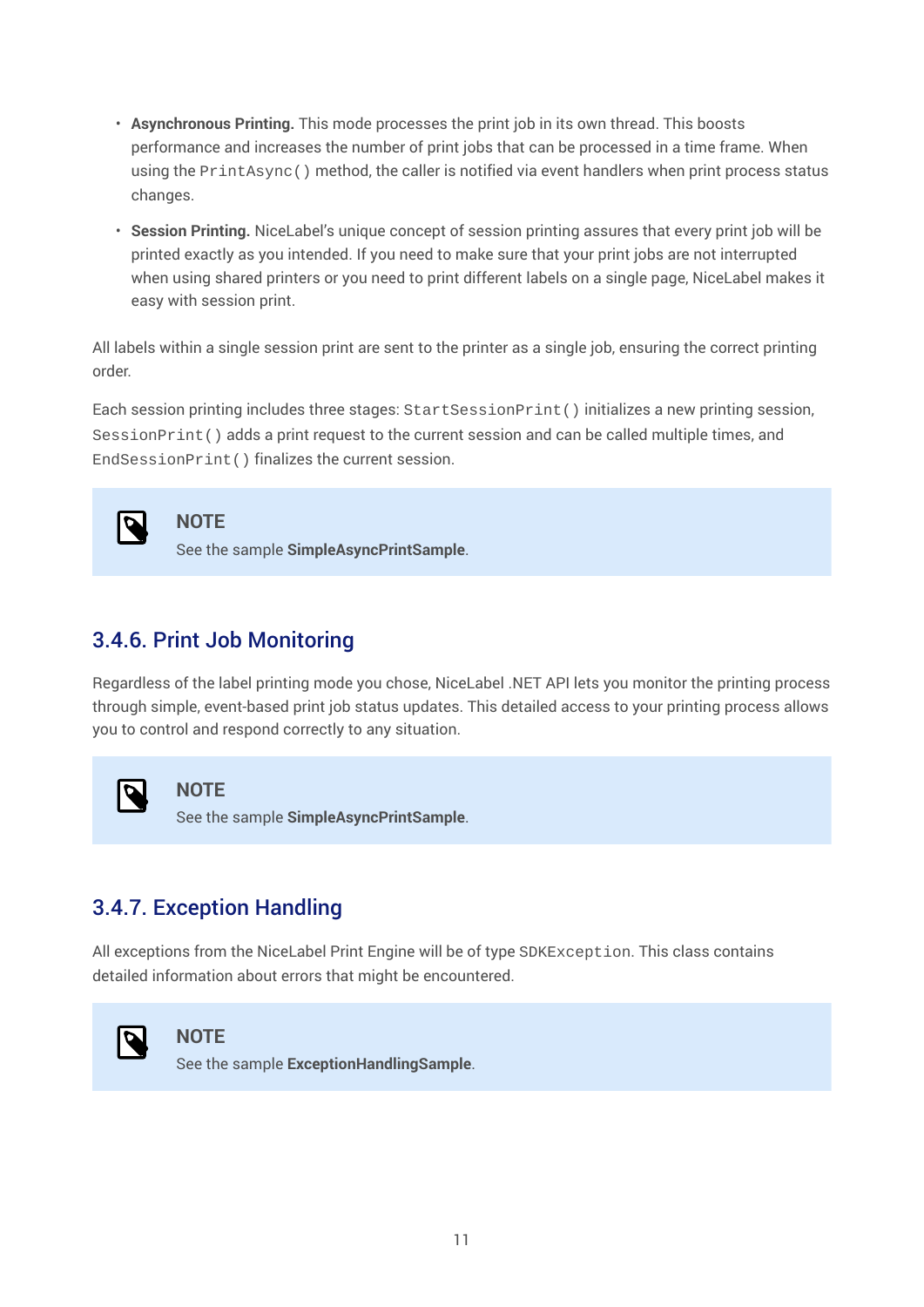#### <span id="page-11-0"></span>3.4.8. Print Logging

NiceLabel LMS users can benefit from NiceLabel .NET API ability to log print events from each client into the Control Center's consolidated history database. The collected information can be drilled-in and examined from Control Center's centralized web interface.

See the **NiceLabel .NET API Programming Reference** for details.